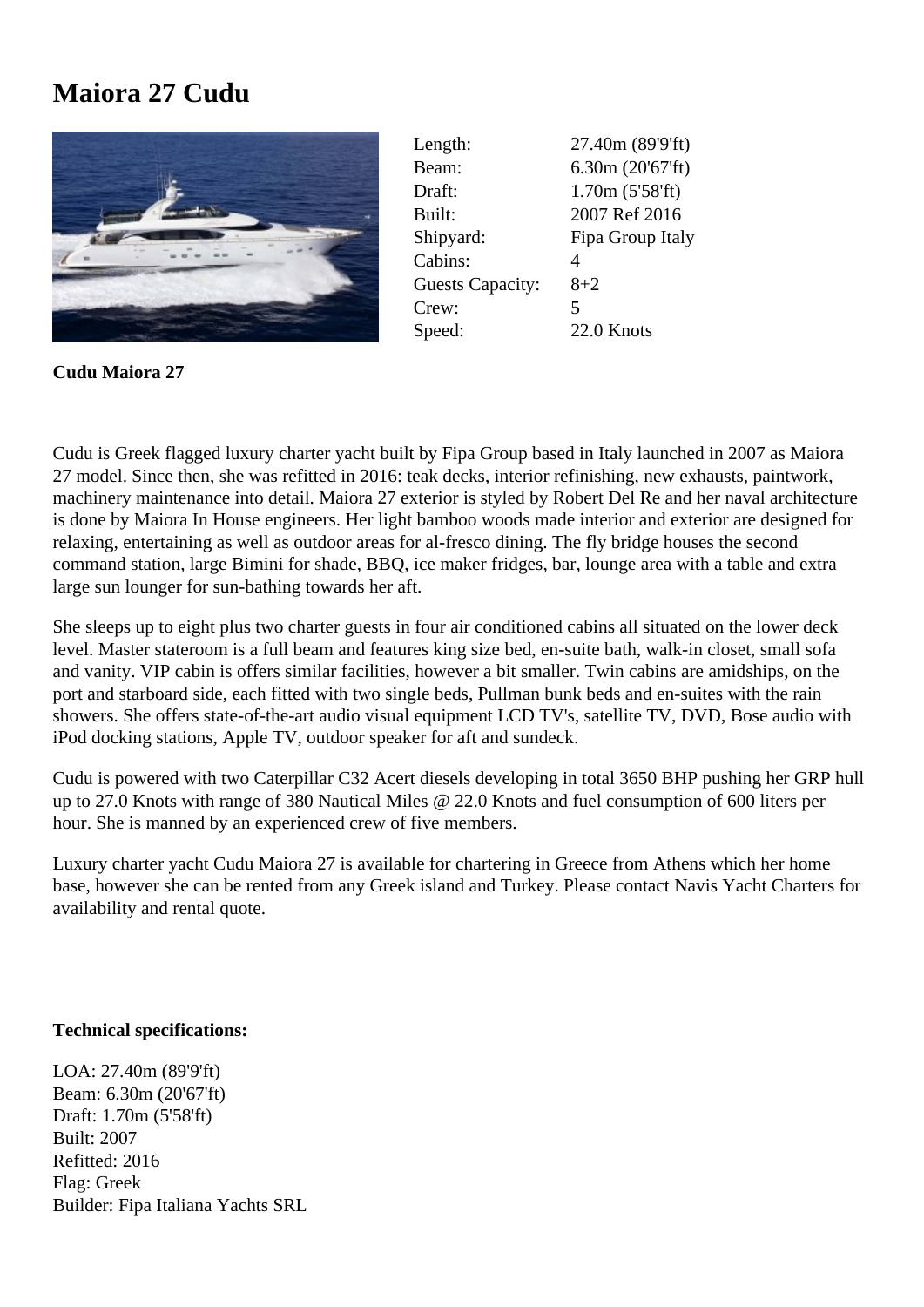Exterior design: Roberto Del Re Interior desig: In House Fipa Group Classification: ABS Type: Planing motor yacht Hull: GRP Superstructure: GRP GT: 147 GT Engines: 2 x 1825 BHP Caterpillar C32 Acert Generators: 2 x Kohler 27 kW Fuel consumption: 600 liters/Hr Fuel capacity: 10.800 liters Fresh-water capacity: 2.000 liters + RO Water makers Bow thruster: Yes Air condition: Entire yacht with individual cabins controls Top speed: 27.0 Knots Cruise speed: 22.0 Knots Range: 380 (cruise speed 22.0 Knots) NM Guests: 8+2 Cabins:  $4$  (2 x double  $+ 2$  x twin cabins) Crew: 5 (sleep in separate crew quarters) WiFi 3G/4G BBQ

Tenders and sea toys:

1 x Jet tender Zodiac ProJet 420 with 180 BHP engine 1 x Stand-Up Jet Ski Yamaha with 85 BHP engine Wake board Snorkeling gear Water skis Fishing gear Tow-able toys Underwater lights Large swimming platform

Images